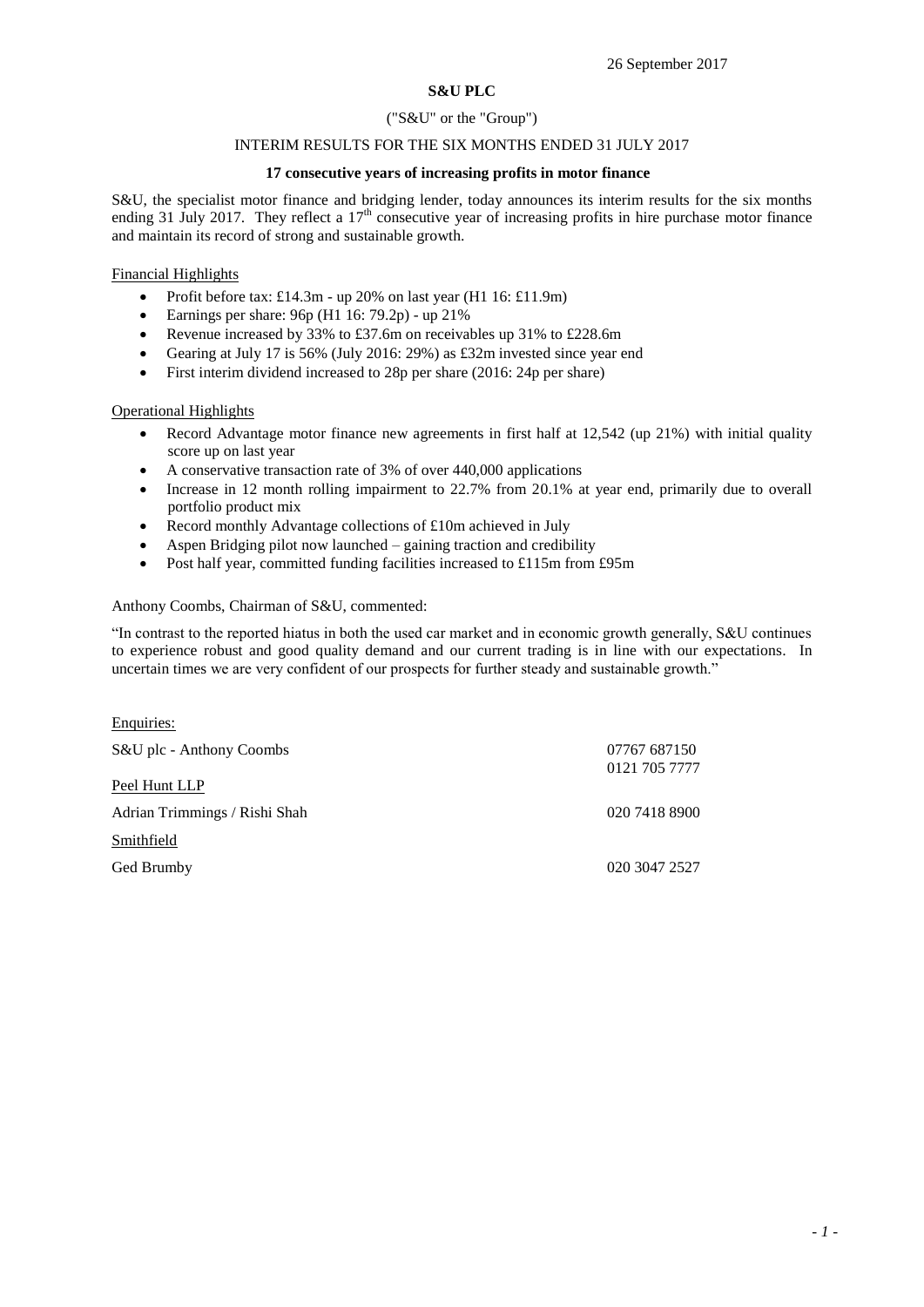# **Chairman's Statement**

I am pleased to announce that the past six months have yet again seen the kind of steady and sustainable growth at S&U, which investors should recognise as our trademark. After no less than 17 years of consistent profits growth in Advantage, our motor finance business, and over the past decade throughout the Group, (the past 3 years at a rate of over 20% per annum), S&U has clearly and unequivocally demonstrated its ability to weather recessions, a huge financial crisis and significant political instability. These results continue that record.

# **Motor Finance**

Although recent Society of Motor Manufacturers & Traders ("SMMT") figures indicate a slow-down in the new and used car markets this year, this trend is from near record levels of 8 million annual transactions in 2016. Indeed, the Finance and Leasing Association recently reported an annual increase of 7% in used car finance transactions for the year to July 2017. We estimate that Advantage has just 1% of this huge market. It is therefore unsurprising that we have seen our excellent and continuously improving standards of speed and customer service rewarded by a record number of both applications and transactions in the half year. Both were up around 20% on a year ago, at a record 440,000 and 12,542 respectively.

Doubtless, this also reflects the robust state of the labour market, with unemployment at 4.4% the lowest for 42 years. In addition, according to the Recruitment and Employment Confederation, job vacancies are at a two year high, which appears to be exerting a gradual and beneficial influence on recent real wage trends. We therefore remain confident of future demand in our sector.

Our relations with the regulatory authorities continue to be good. Whilst the Financial Conduct Authority expects to scope its report on the motor finance market by next year, we expect this to concentrate upon the recent significant expansion in the personal contract plan (PCP) market, in which Advantage has never been involved. We also concur with the recent conclusion by the Guardian newspaper which said "figures suggesting the used car market is cooling could alleviate concerns over [any] credit bubble in motor finance." – The Guardian 16 August 2017.

Moreover, these positive trends are reflected in our debt quality which continues to be good and in July Advantage collections hit a record level of £10m. Although a return, for competition reasons, to Advantage's traditional customer mix has seen an increase in impairment to revenue, risk adjusted yield has been protected by good interest rates. Indeed, current levels of impairment are significantly below those experienced just five years ago following the financial crisis, when the business continued to increase profits and maintained very good returns on capital employed. The rigour and accuracy of our under-writing has always been at the heart of Advantage's success. Over the past half year, a refined Delphi 10 based scorecard system has been introduced, whilst collections have been still further strengthened by the successful introduction of a new online customer arrears payment initiative.

# **Bridging Finance**

After a cautious start, Aspen Bridging our property bridging pilot, has begun to earn recognition and credibility amongst the broker community. Gross assets are currently just under £2m; start-up costs are in line with budget and the current deals pipeline promises to meet budget, albeit later in the year than originally planned. Proof of the success, or otherwise, of the £20m pilot will therefore become evident later next year.

# **Funding**

Although our growing businesses require prudent funding, throughout its history S&U has always benefitted from a conservative treasury approach, particularly on gearing. Thus, although £32m has been invested in growth and dividends since the year-end, gearing is still just 56% against 29% last year. Further, since the halfyear end we have further extended our medium-term banking facilities by £20m which now total £115m and leave substantial headroom for sensible growth.

#### **Dividend**

Steady and sustainable expansion should be reflected in the returns made available to our Shareholders. Our current dividend cover of 1.9 is close to our normal guidance of roughly 50% of distributed earnings. We therefore propose a first interim dividend of 28p per ordinary share (2016: 24p). This will be paid on 10 November 2017 to ordinary shareholders on the register on 20 October 2017. Our second and final dividends will be paid on 16 March 2018 and the 6 July 2018 respectively.

#### **Current Trading and Outlook**

Our current trading, strong financial position and proven track record over the last two decades, are clear evidence for the financial community of S&U's ability to provide steady and sustainable growth. That remains true now and for the foreseeable future.

#### **Anthony Coombs, Chairman**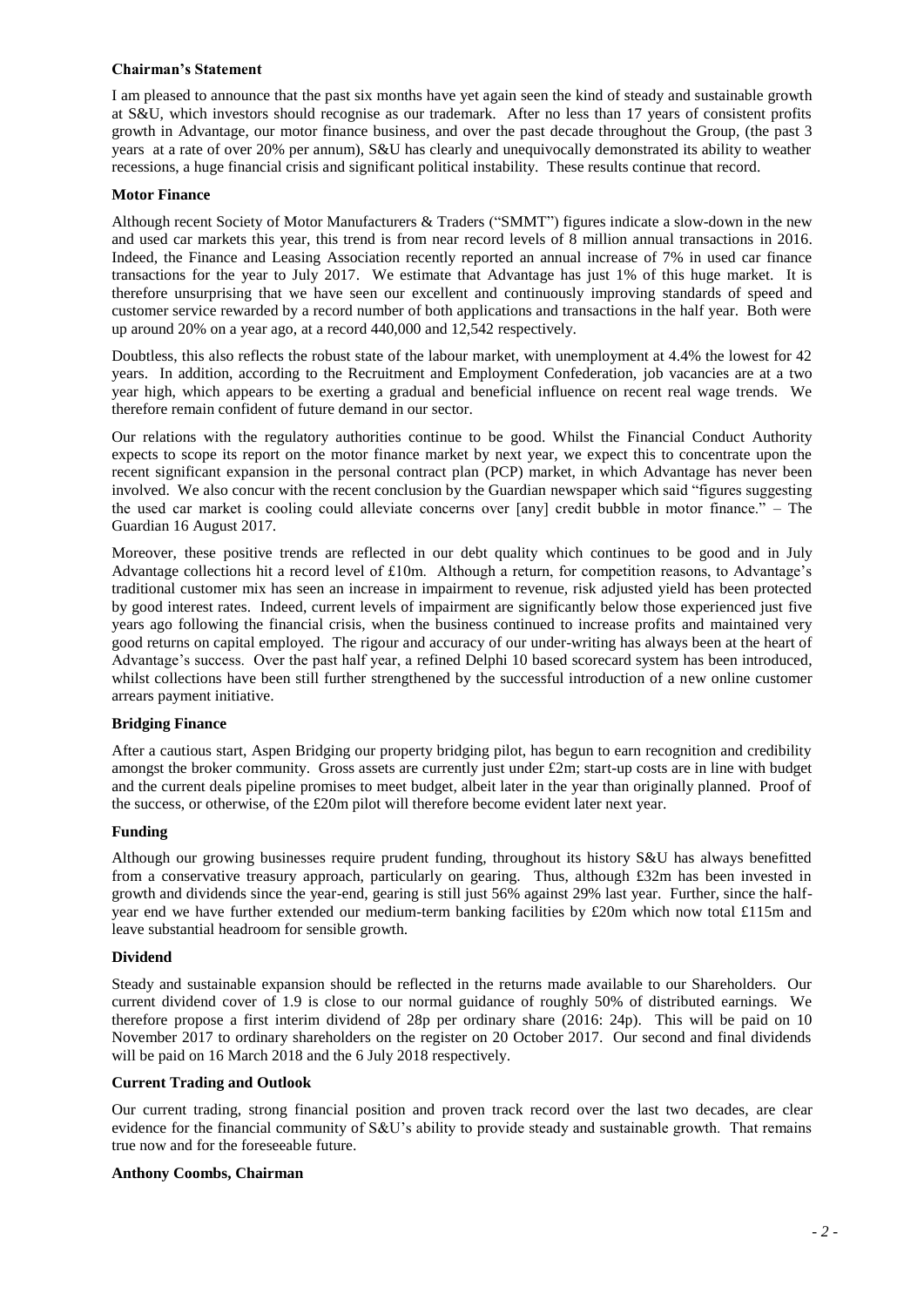#### **INTERIM MANAGEMENT REPORT**

This interim management report has been prepared for the Group as a whole and therefore gives greater emphasis to those matters which are significant to S&U plc and its subsidiaries when viewed as a whole.

#### **ACTIVITIES**

The principal activity of the S&U plc Group (the "Group") continues to be that of specialist finance and in particular secured hire purchase motor finance throughout England, Wales and Scotland. The principal activity of S&U plc Company (the "Company") is as holding company of the Group.

#### **BUSINESS REVIEW, RESULTS AND DIVIDENDS**

A review of developments during the six months together with key performance indicators and future prospects is detailed in the Chairman's Statement.

There are no significant post balance sheet events to report other than the September 2017 increase in committed funding facilities from £95m to £115m as reported in the Chairman's Statement.

The Group's profit on ordinary activities after taxation from continuing operations was £11,492,000 (H1 2016: £9,453,000). Dividends of £8,028,000 (H1 2016: £6,693,000) were paid during the period.

The Directors recommend a first interim dividend of 28.0p per share (2015: 24.0p). The dividend will be paid on 10 November 2017 to shareholders on the register on 20 October 2017.

#### **RELATED PARTY TRANSACTIONS**

Related party transactions are disclosed in note 10 of these financial statements.

# **SHARE OPTION SCHEMES**

During the six months, under the S&U Plc 2010 Long-Term Incentive Plan ("LTIP"), no options were awarded or lapsed. 15,667 options were exercised during the six months. 159,001 share options are still held under this plan as at 31 July 2017 (31 July 2016: 187,668 options and 31 January 2017: 174,668 options).

During the six months no options lapsed and no options were awarded under the S&U Plc 2008 Discretionary Share Option Plan ("DSOP"). No share options were exercised during the six months resulting in 1,050 share options still held under this plan as at 31 July 2017 (31 July 2016: 1,050 options and 31 January 2017: 1,050 options).

In the six months to 31 July 2017 the charge for these future share-based payments was £159,000 (2016: £204,000).

## **CHANGES IN ACCOUNTING POLICIES**

There have been no changes in accounting policies in either the current or previous financial periods shown.

#### **CHANGES IN CONTINGENCIES**

There have been no significant changes in contingent assets or liabilities since 31 January 2017.

#### **STATEMENT OF GOING CONCERN**

After making enquiries and considering the principal risks and uncertainties set out below, the Directors have a reasonable expectation that the Group has adequate resources to continue in operational existence for the foreseeable future. Accordingly, they continue to adopt the going concern basis in preparing these financial statements.

# **PRINCIPAL RISKS AND UNCERTAINTIES**

The Group is involved in the provision of consumer credit, and it is considered that the key material risk to which the Group is exposed is the credit risk inherent in amounts receivable from customers. This risk is principally controlled through our credit control policies supported by ongoing reviews for impairment. The value of amounts receivable from customers may also be subject to the risk of a severe downturn in the UK economy which might affect customers' ability to repay. The Group is primarily exposed to the non-prime motor finance sector and within that to the values of used vehicles which are used as security in hire purchase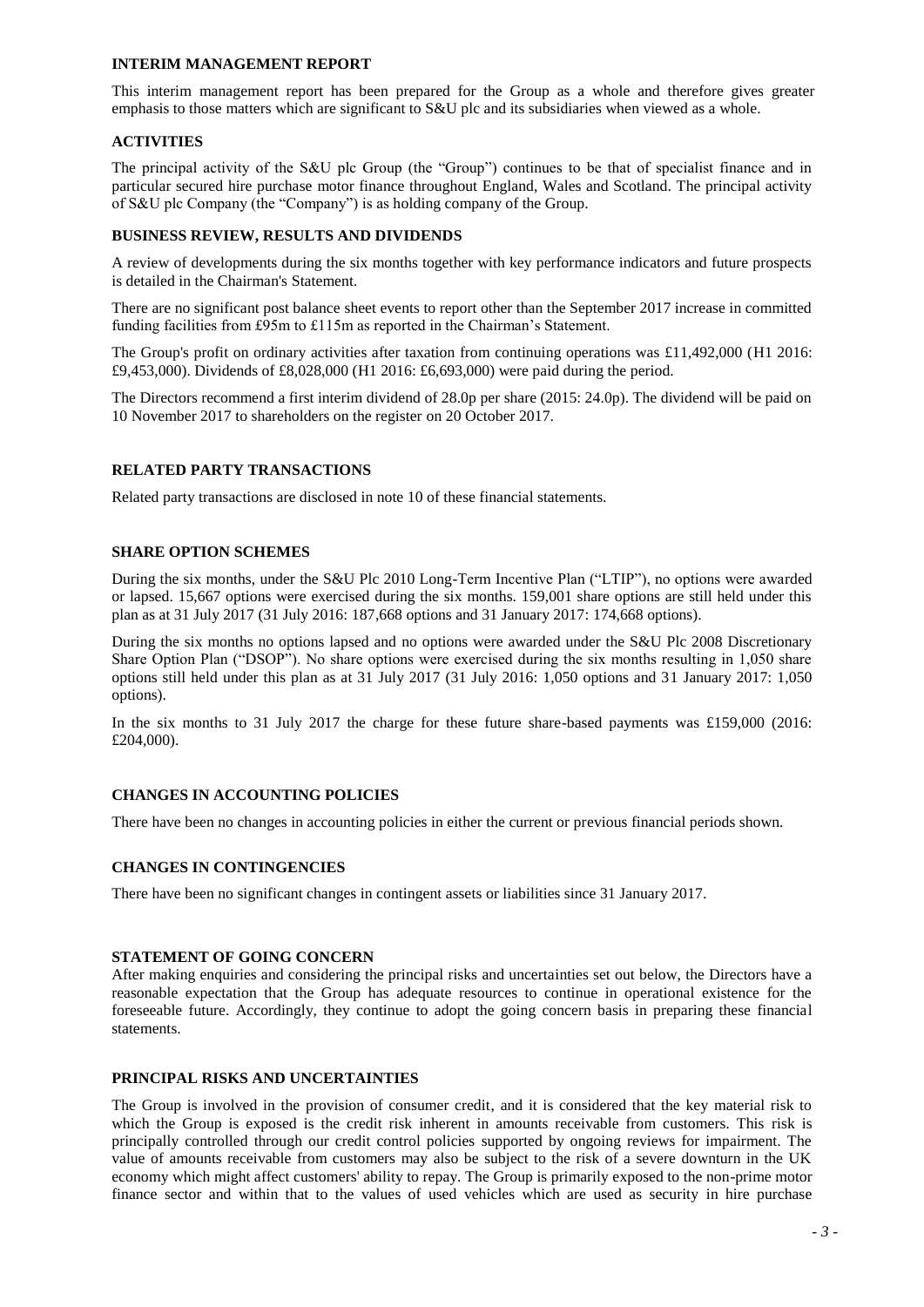arrangements. These economic and concentration risks are principally controlled through our credit control policies including loan to value limits for the security and through ongoing monitoring and evaluation.

These well tried and tested methods will be equally important in limiting risk at Aspen Bridging. Historically impairment rates in this market are extremely low, principally because loan to value calculations are conservative, interest is retained upfront, and loan periods are unlikely to last beyond a year. In addition, Aspen has introduced a variety of controls to further limit risk in a heavily under supplied housing market.

Funding risk relates to the availability of sufficient borrowing facilities for the Group to meet its liabilities as they fall due. This risk is managed by ensuring that the Group has a variety of funding sources, and by managing the maturity of borrowing facilities such that sufficient funding is available for the medium term. Compliance with banking covenants is monitored closely so that facilities remain available at all times. The Group's activities expose it to the financial risks of changes in interest rates and where appropriate the Group considers the use of interest rate derivative contracts to hedge these exposures in bank borrowings – no such interest rate derivative contracts are currently held.

In terms of legal risk, the Group is subject to legislation including consumer credit legislation which contains very detailed and highly technical requirements. The Group has procedures in place and employs dedicated compliance resource and specialist legal advisers to ensure compliance with this legislation. As required, as part of the standard FCA full permission regime, Advantage Finance Limited applied for and received renewed authorisation in 2016. Regulatory Risk is addressed by the constant review and monitoring of Advantage's internal controls and processes. This constant review and monitoring process is buttressed by specific advice from Trade and other organisations and by the independent work of our internal auditors.

The Group is also exposed to conduct risk in that it could fail to deliver fair outcomes to its customers which in turn could impact the reputation and financial performance of the Group. The Group principally manages this risk through Group staff training and motivation (Advantage is an Investor in People) and through detailed monthly monitoring of customer outcomes for compliance and treating customers fairly.

The Group is also exposed to cyber security risk and this risk is managed by the Group with guidance and review from external cyber security consultants – the process is overseen by the audit committee.

Other operational risks are endemic to any finance business. Rigorous procedures, detailed recovery plans and, above all, sound experience and commercial common sense provide Advantage and the Group with appropriate protection.

**Anthony Coombs, Chairman**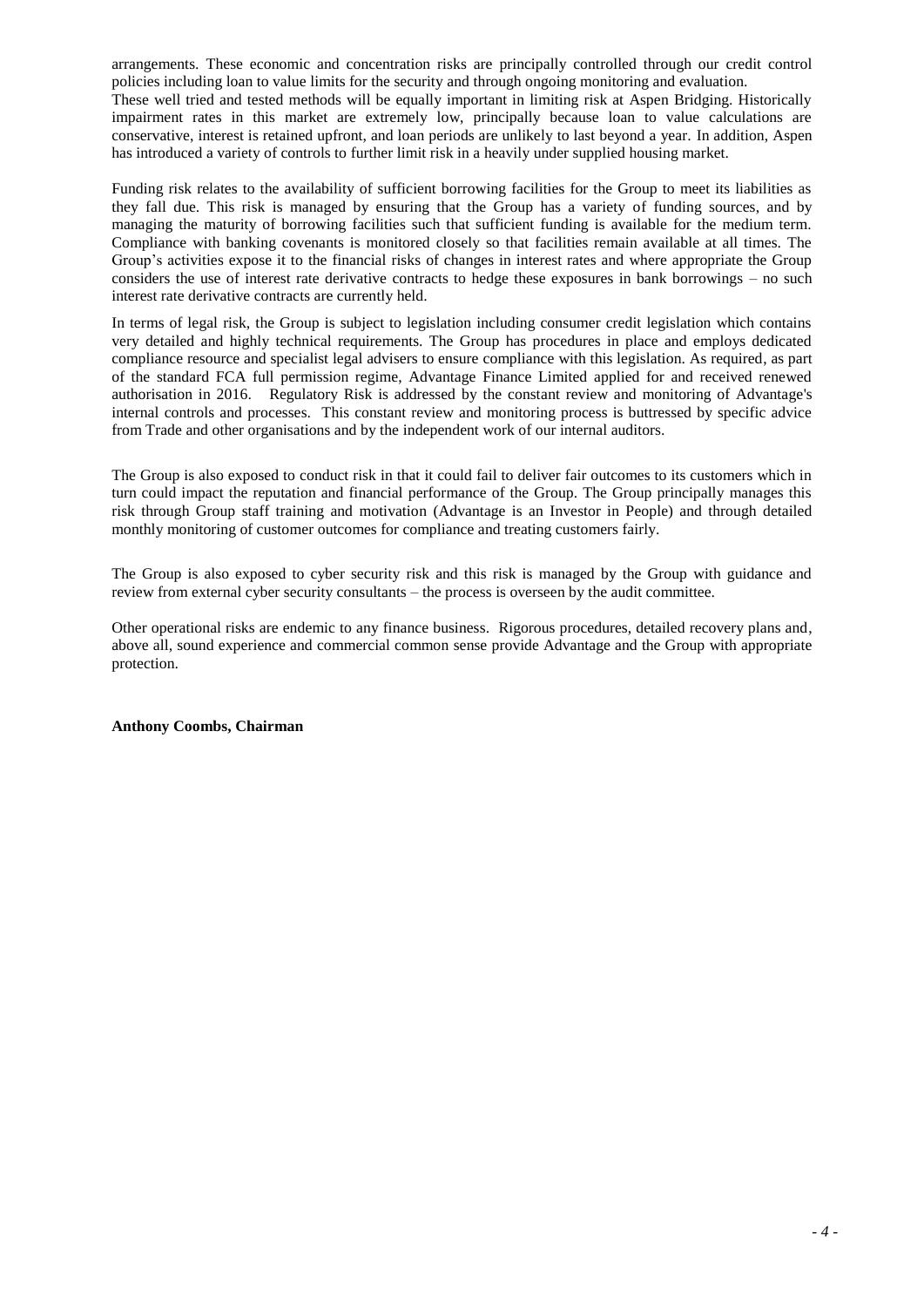# **RESPONSIBILITY STATEMENT**

We confirm that to the best of our knowledge:

- a) the condensed set of financial statements has been prepared in accordance with the applicable set of accounting standards, gives a true and fair view of the assets, liabilities, financial position and profit of S&U plc as required by DTR 4.2.4R;
- b) the interim management report includes a fair review of the information required by DTR 4.2.7R (indication of important events during the first six months and description of principal risks and uncertainties for the remaining six months of the year); and
- c) the interim management report includes a fair review of the information required by DTR 4.2.8R (disclosure of related party transactions and changes therein).

By order of the Board

**Chris Redford, Company Secretary**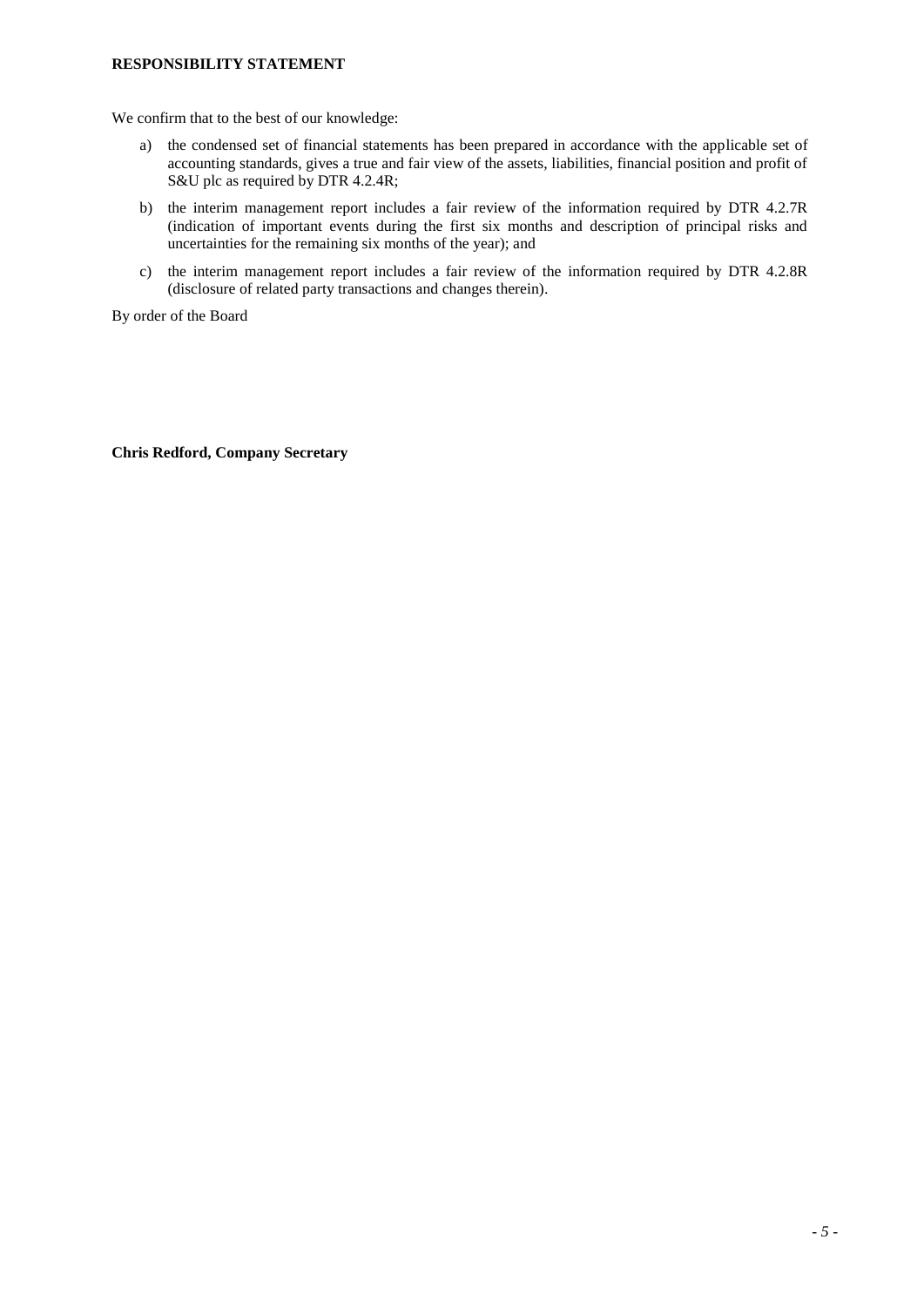#### **INDEPENDENT REVIEW REPORT TO S & U PLC**

We have been engaged by the company to review the condensed set of financial statements in the half-yearly financial report for the six months ended 31 July 2017 which comprises the consolidated income statement, the consolidated statement of comprehensive income, the consolidated balance sheet, the consolidated statement of changes in equity, the cash flow statement and related notes 1 to 11. We have read the other information contained in the half-yearly financial report and considered whether it contains any apparent misstatements or material inconsistencies with the information in the condensed set of financial statements.

This report is made solely to the company in accordance with International Standard on Review Engagements (UK and Ireland) 2410 "Review of Interim Financial Information Performed by the Independent Auditor of the Entity" issued by the Auditing Practices Board. Our work has been undertaken so that we might state to the company those matters we are required to state to it in an independent review report and for no other purpose. To the fullest extent permitted by law, we do not accept or assume responsibility to anyone other than the company, for our review work, for this report, or for the conclusions we have formed.

#### **Directors' responsibilities**

The half-yearly financial report is the responsibility of, and has been approved by, the directors. The directors are responsible for preparing the half-yearly financial report in accordance with the Disclosure and Transparency Rules of the United Kingdom's Financial Conduct Authority.

As disclosed in note 1, the annual financial statements of the group are prepared in accordance with IFRSs as adopted by the European Union. The condensed set of financial statements included in this half-yearly financial report has been prepared in accordance with International Accounting Standard 34 "Interim Financial Reporting" as adopted by the European Union.

#### **Our responsibility**

Our responsibility is to express to the Company a conclusion on the condensed set of financial statements in the half-yearly financial report based on our review.

#### **Scope of review**

We conducted our review in accordance with International Standard on Review Engagements (UK and Ireland) 2410 "Review of Interim Financial Information Performed by the Independent Auditor of the Entity" issued by the Auditing Practices Board for use in the United Kingdom. A review of interim financial information consists of making inquiries, primarily of persons responsible for financial and accounting matters, and applying analytical and other review procedures. A review is substantially less in scope than an audit conducted in accordance with International Standards on Auditing (UK) and consequently does not enable us to obtain assurance that we would become aware of all significant matters that might be identified in an audit. Accordingly, we do not express an audit opinion.

#### **Conclusion**

Based on our review, nothing has come to our attention that causes us to believe that the condensed set of financial statements in the half-yearly financial report for the six months ended 31 July 2017 is not prepared, in all material respects, in accordance with International Accounting Standard 34 as adopted by the European Union and the Disclosure and Transparency Rules of the United Kingdom's Financial Conduct Authority.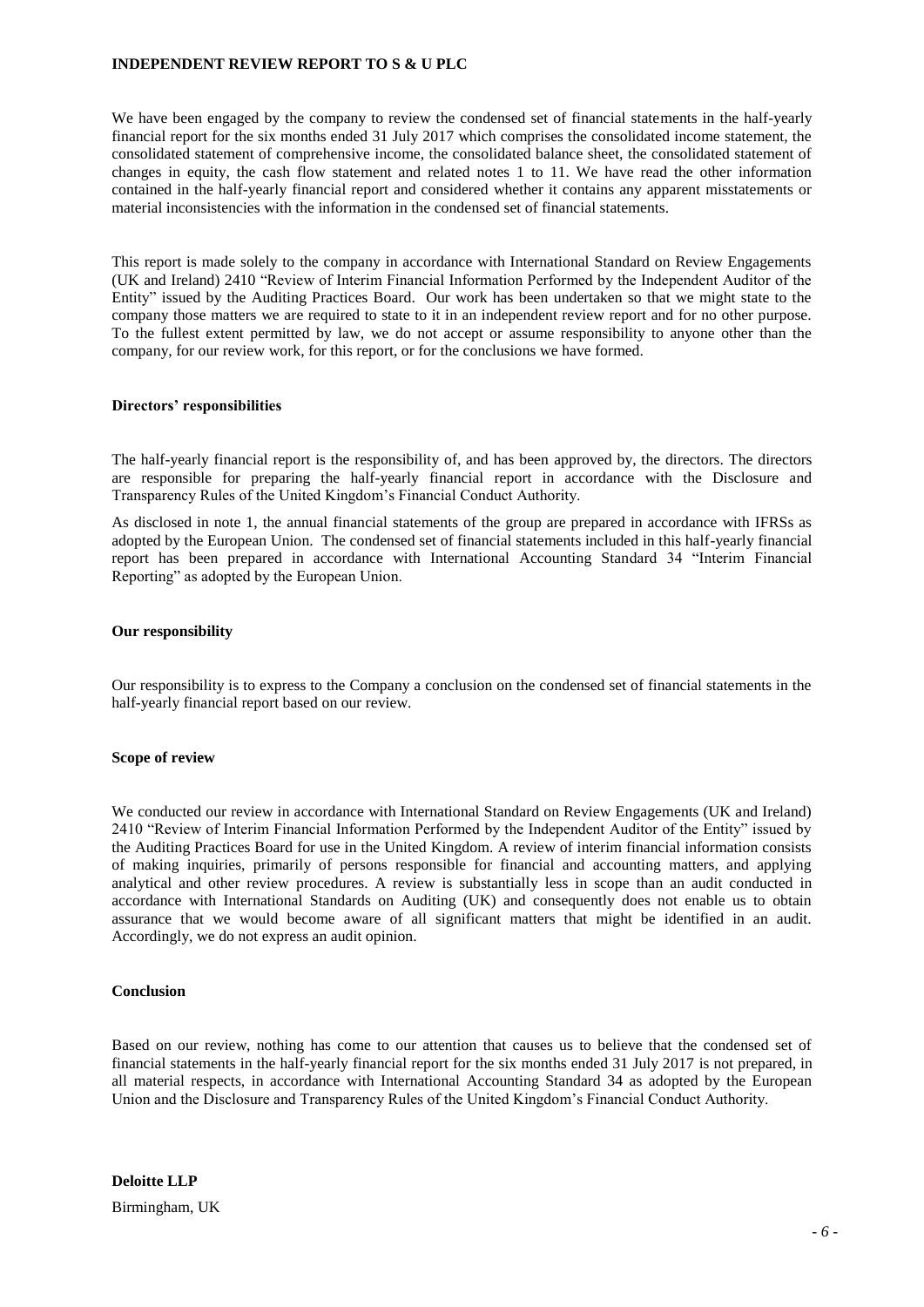# **S&U PLC GROUP CONSOLIDATED INCOME STATEMENT Six months ended 31 July 2017**

|                               | <b>Note</b>    | <b>Unaudited</b><br>Six months<br>ended<br>31.7.17<br>£'000 | <b>Unaudited</b><br>Six months<br>ended<br>31.7.16<br>£'000 | <b>Audited</b><br><b>Financial</b><br>year ended<br>31.1.17<br>£'000 |
|-------------------------------|----------------|-------------------------------------------------------------|-------------------------------------------------------------|----------------------------------------------------------------------|
| <b>Revenue</b>                | $\overline{2}$ | 37,556                                                      | 28,283                                                      | 60,521                                                               |
| Cost of sales                 | 3              | (17,226)                                                    | (11,588)                                                    | (25,065)                                                             |
| <b>Gross profit</b>           |                | 20,330                                                      | 16,695                                                      | 35,456                                                               |
| Administrative expenses       |                | (4,903)                                                     | (4,116)                                                     | (8,585)                                                              |
| <b>Operating profit</b>       |                | 15,427                                                      | 12,579                                                      | 26,871                                                               |
| Finance costs (net)           |                | (1,152)                                                     | (726)                                                       | (1,668)                                                              |
| <b>Profit before taxation</b> | $\overline{2}$ | 14,275                                                      | 11,853                                                      | 25,203                                                               |
| Taxation                      | $\overline{4}$ | (2,783)                                                     | (2,400)                                                     | (4, 861)                                                             |
| Profit for the period         |                | 11,492                                                      | 9,453                                                       | 20,342                                                               |
| Earnings per share            |                |                                                             |                                                             |                                                                      |
| <b>Basic</b>                  | 5              | 96.0p                                                       | 79.2p                                                       | 170.7p                                                               |
| Diluted                       | 5              | 95.3p                                                       | 78.5p                                                       | 169.1p                                                               |

All activities and earnings per share derive from continuing operations.

# **CONSOLIDATED STATEMENT OF COMPREHENSIVE INCOME**

|                                                             | <b>Unaudited</b><br>Six months<br>ended<br>31.7.17<br>£000 | <b>Unaudited</b><br>Six months<br>ended<br>31.7.16<br>£000 | <b>Audited</b><br><b>Financial</b><br>vear ended<br>31.1.17<br>£000 |
|-------------------------------------------------------------|------------------------------------------------------------|------------------------------------------------------------|---------------------------------------------------------------------|
| <b>Profit for the period</b><br>Other comprehensive income: | 11,492                                                     | 9.453                                                      | 20,342                                                              |
| Actuarial loss on defined benefit pension scheme            |                                                            |                                                            | (18)                                                                |
| <b>Total Comprehensive Income for the period</b>            | 11,492                                                     | 9,453                                                      | 20,324                                                              |

Items above will not be reclassified subsequently to the Income Statement.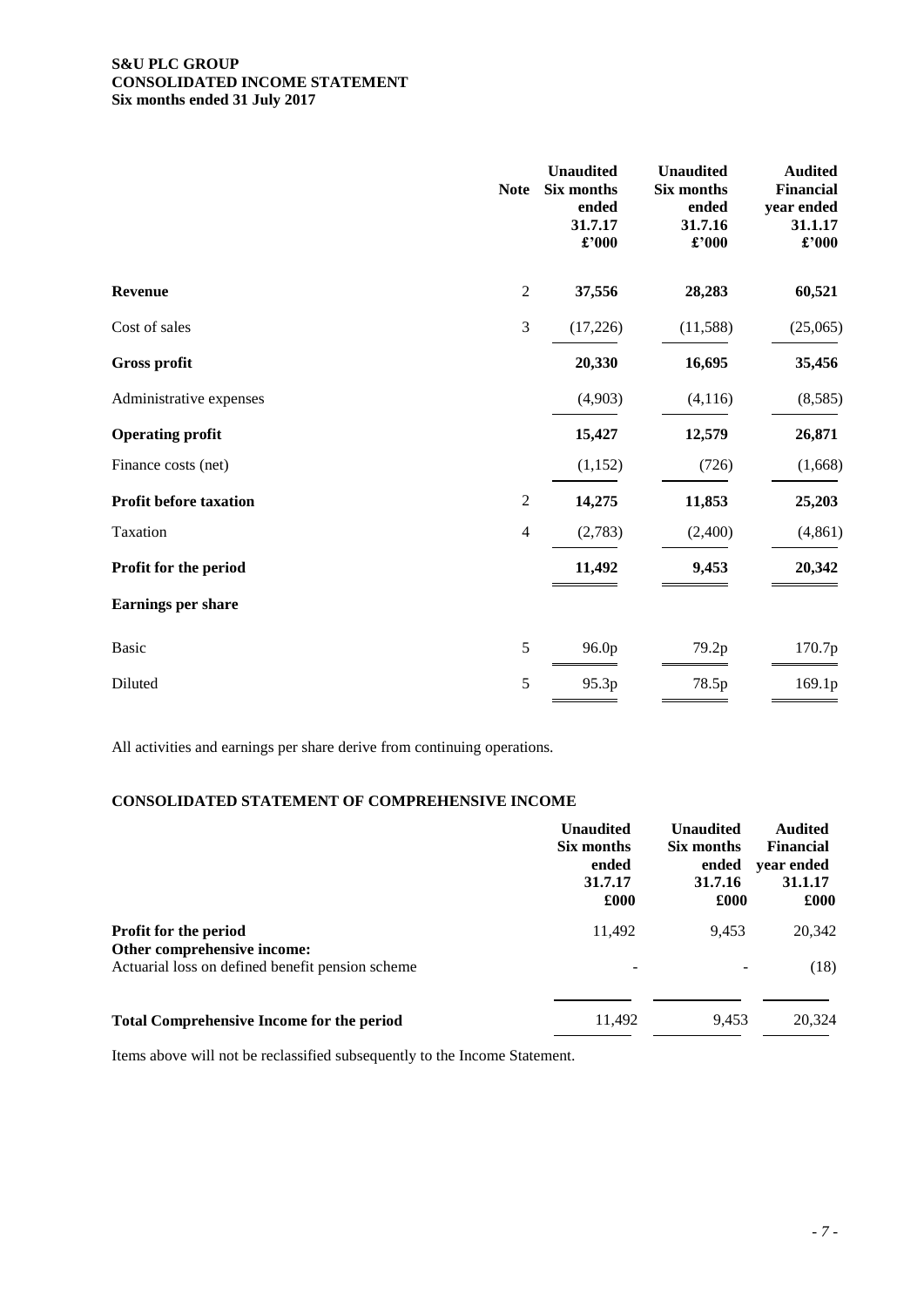# **CONSOLIDATED BALANCE SHEET As at 31 July 2017**

|                                   | <b>Note</b> | <b>Unaudited</b><br>31.7.17<br>£'000 | <b>Unaudited</b><br>31.7.16<br>£'000 | <b>Audited</b><br>31.1.17<br>$\pmb{\pounds}$ '000 |
|-----------------------------------|-------------|--------------------------------------|--------------------------------------|---------------------------------------------------|
| <b>ASSETS</b>                     |             |                                      |                                      |                                                   |
| <b>Non current assets</b>         |             |                                      |                                      |                                                   |
| Property, plant and equipment     |             | 1,866                                | 1,150                                | 1,190                                             |
| Amounts receivable from customers | $\tau$      | 161,891                              | 122,697                              | 136,373                                           |
| Deferred tax assets               |             | 441                                  | 435                                  | 441                                               |
|                                   |             | 164,198                              | 124,282                              | 138,004                                           |
| <b>Current assets</b>             |             |                                      |                                      |                                                   |
| Amounts receivable from customers | $\tau$      | 66,714                               | 51,218                               | 57,156                                            |
| Trade and other receivables       |             | 723                                  | 692                                  | 603                                               |
| Cash and cash equivalents         |             | 3                                    | 1                                    | 4                                                 |
|                                   |             | 67,440                               | 51,911                               | 57,763                                            |
| <b>Total assets</b>               |             | 231,638                              | 176,193                              | 195,767                                           |
| <b>LIABILITIES</b>                |             |                                      |                                      |                                                   |
| <b>Current liabilities</b>        |             |                                      |                                      |                                                   |
| Bank overdrafts and loans         |             | (676)                                | (1,955)                              | (11, 171)                                         |
| Trade and other payables          |             | (2, 336)                             | (2,166)                              | (2,009)                                           |
| Current tax liabilities           |             | (3,374)                              | (2,997)                              | (3,104)                                           |
| Accruals and deferred income      |             | (1,710)                              | (1, 385)                             | (1, 566)                                          |
|                                   |             | (8,096)                              | (8,503)                              | (17, 850)                                         |
| <b>Non current liabilities</b>    |             |                                      |                                      |                                                   |
| <b>Borrowings</b>                 |             | (80,000)                             | (36,000)                             | (38,000)                                          |
| Financial liabilities             |             | (450)                                | (450)                                | (450)                                             |
|                                   |             | (80, 450)                            | (36, 450)                            | (38, 450)                                         |
| <b>Total liabilities</b>          |             | (88, 546)                            | (44, 953)                            | (56,300)                                          |
| <b>NET ASSETS</b>                 |             | 143,092                              | 131,240                              | 139,467                                           |
| <b>Equity</b>                     |             |                                      |                                      |                                                   |
| Called up share capital           |             | 1,697                                | 1,694                                | 1,695                                             |
| Share premium account             |             | 2,281                                | 2,281                                | 2,281                                             |
| Profit and loss account           |             | 139,114                              | 127,265                              | 135,491                                           |
| <b>TOTAL EQUITY</b>               |             | 143,092                              | 131,240                              | 139,467                                           |

These interim condensed financial statements were approved on behalf of the Board of Directors.

Signed on behalf of the Board of Directors

Anthony Coombs Chris Redford Directors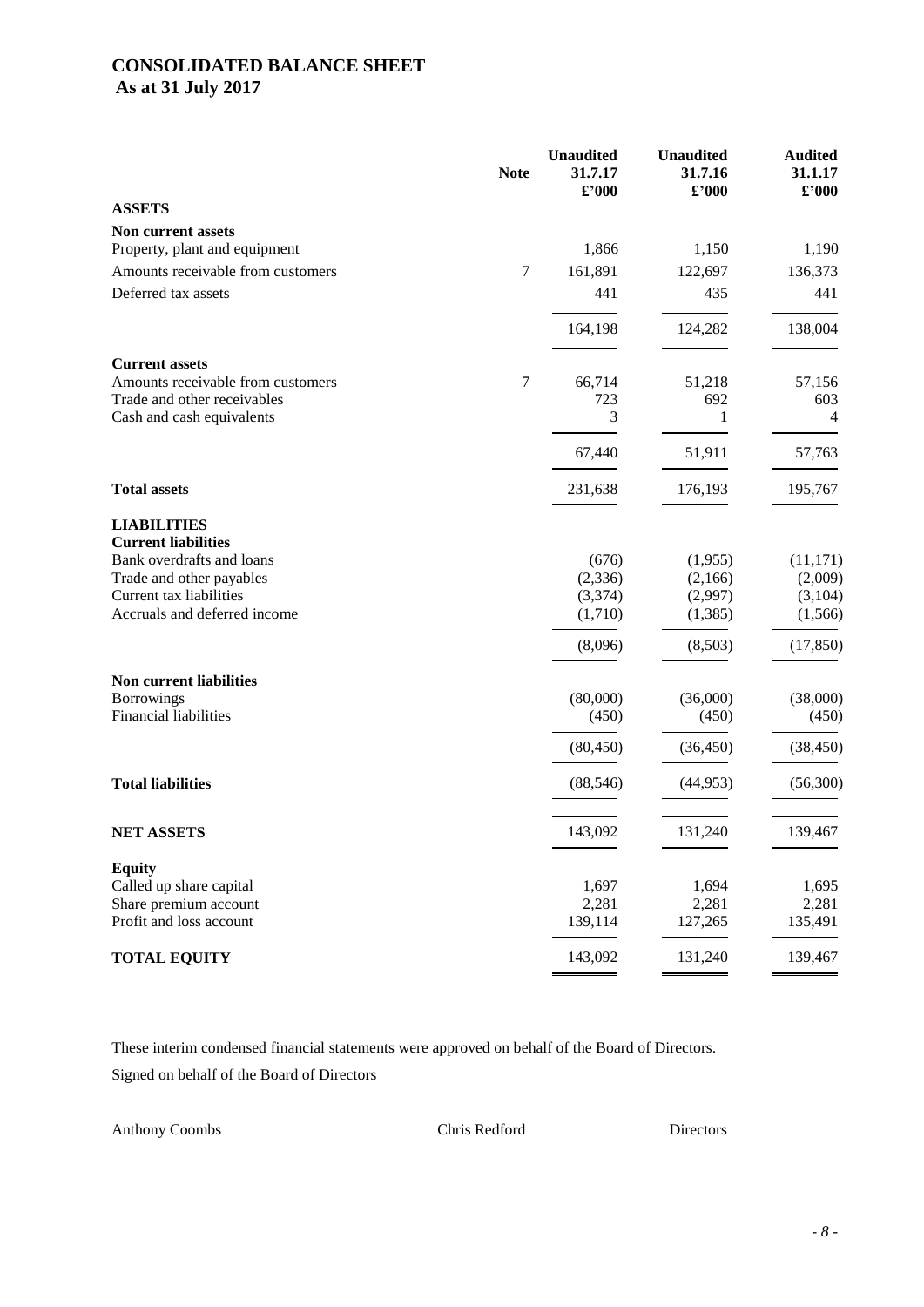|                                                                                                                                                       | <b>Called up</b><br>share<br>capital<br>£'000 | <b>Share</b><br>premium<br>account<br>£'000 | <b>Profit and</b><br>loss<br>account<br>£'000 | <b>Total</b><br>equity<br>£'000    |
|-------------------------------------------------------------------------------------------------------------------------------------------------------|-----------------------------------------------|---------------------------------------------|-----------------------------------------------|------------------------------------|
| At 1 February 2016                                                                                                                                    | 1,691                                         | 2,264                                       | 124,301                                       | 128,256                            |
| Profit for six month period<br>Other comprehensive income for period                                                                                  |                                               |                                             | 9,453                                         | 9,453                              |
| Total comprehensive income for period<br>Issue of new shares<br>Cost of future share based payments<br>Tax charge on equity items<br>Dividends        | 3                                             | 17                                          | 9,453<br>204<br>(6, 693)                      | 9,453<br>20<br>204<br>(6, 693)     |
| At 31 July 2016                                                                                                                                       | 1,694                                         | 2,281                                       | 127,265                                       | 131,240                            |
| Profit for six month period<br>Other comprehensive income for period                                                                                  |                                               |                                             | 10,889<br>(18)                                | 10,889<br>(18)                     |
| Total comprehensive income for period<br>Issue of new shares<br>Cost of future share based payments<br>Tax credit on equity items<br><b>Dividends</b> | 1                                             |                                             | 10,871<br>205<br>5<br>(2,855)                 | 10,871<br>1<br>205<br>5<br>(2,855) |
| At 31 January 2017                                                                                                                                    | 1,695                                         | 2,281                                       | 135,491                                       | 139,467                            |
| Profit for six month period<br>Other comprehensive income for period                                                                                  |                                               |                                             | 11,492                                        | 11,492                             |
| Total comprehensive income for period<br>Issue of new shares<br>Cost of future share based payments<br>Tax charge on equity items<br>Dividends        | $\overline{c}$                                |                                             | 11,492<br>159<br>(8,028)                      | 11,492<br>2<br>159<br>(8,028)      |
| At 31 July 2017                                                                                                                                       | 1,697                                         | 2,281                                       | 139,114                                       | 143,092                            |
|                                                                                                                                                       |                                               |                                             |                                               |                                    |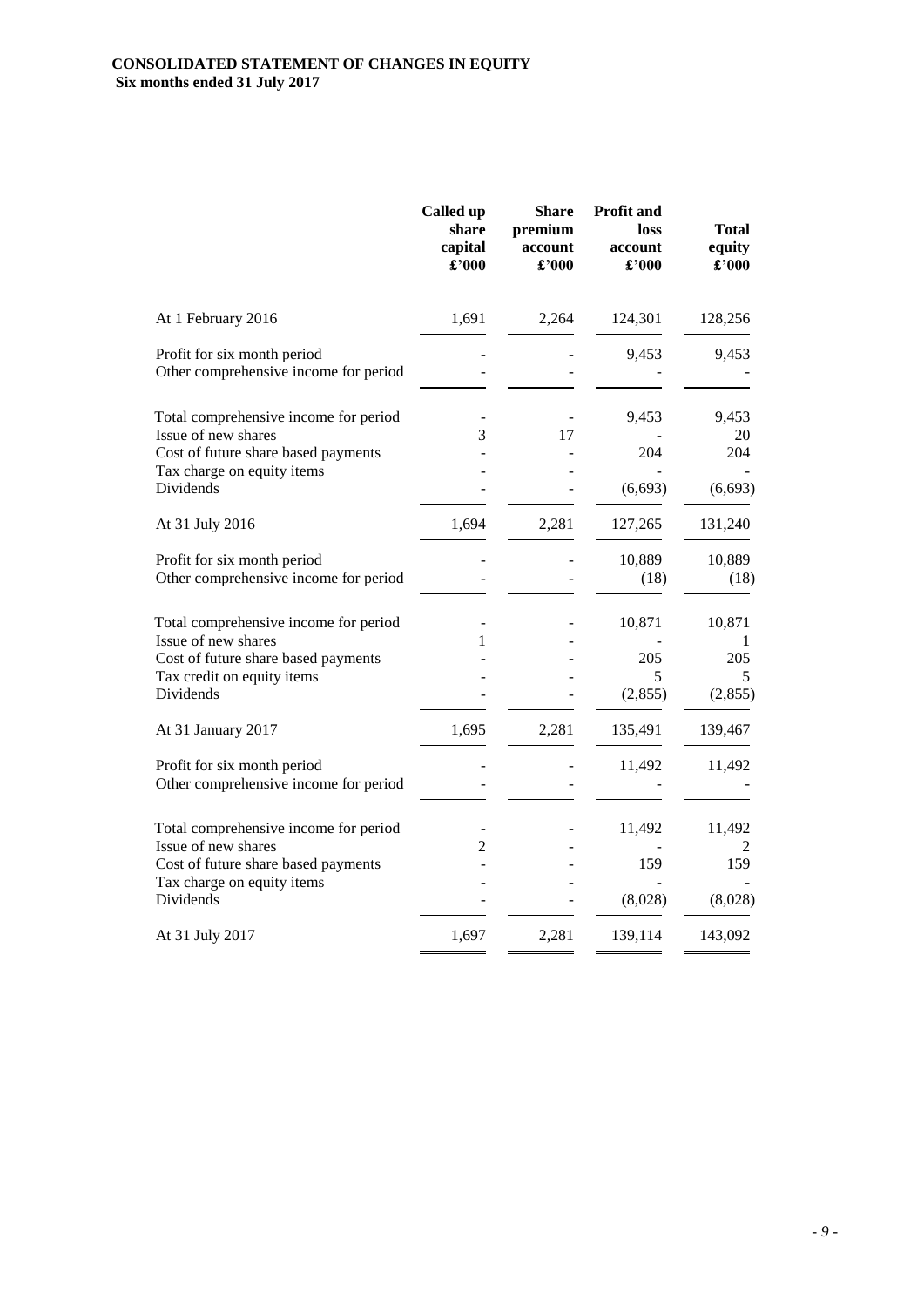# **CONSOLIDATED CASH FLOW STATEMENT Six months ended 31 July 2017**

|                                                                                                     | <b>Not</b><br>e | <b>Unaudited</b><br>Six months<br>ended<br>31.7.17<br>£'000 | <b>Unaudited</b><br>Six months<br>ended<br>31.7.16<br>£'000 | <b>Audited</b><br><b>Financial</b><br><b>Year ended</b><br>31.1.17<br>£'000 |
|-----------------------------------------------------------------------------------------------------|-----------------|-------------------------------------------------------------|-------------------------------------------------------------|-----------------------------------------------------------------------------|
| Net cash used in operating activities                                                               | 8               | (22,671)                                                    | (19,257)                                                    | (27, 431)                                                                   |
| Cash flows used in investing activities                                                             |                 |                                                             |                                                             |                                                                             |
| Proceeds on disposal of property, plant and equipment<br>Purchases of property, plant and equipment |                 | 22<br>(831)                                                 | 31<br>(154)                                                 | 53<br>(361)                                                                 |
| Net cash used in investing activities                                                               |                 | (809)                                                       | (123)                                                       | (308)                                                                       |
| <b>Cash flows from financing activities</b>                                                         |                 |                                                             |                                                             |                                                                             |
| Dividends paid                                                                                      |                 | (8,028)                                                     | (6, 693)                                                    | (9, 548)                                                                    |
| Issue of new shares                                                                                 |                 | 2                                                           | 20                                                          | 21                                                                          |
| Receipt of new borrowings                                                                           |                 | 32,000                                                      | 6,000                                                       | 18,000                                                                      |
| Repayment of borrowings                                                                             |                 |                                                             |                                                             |                                                                             |
| (Decrease)/increase in overdraft                                                                    |                 | (495)                                                       | 1,803                                                       | 1,019                                                                       |
| Net cash from financing activities                                                                  |                 | 23,479                                                      | 1,130                                                       | 9,492                                                                       |
| Net decrease in cash and cash equivalents                                                           |                 | (1)                                                         | (18,250)                                                    | (18, 247)                                                                   |
| Cash and cash equivalents at the beginning of the period                                            |                 | 4                                                           | 18,251                                                      | 18,251                                                                      |
| Cash and cash equivalents at the end of the period                                                  |                 | 3                                                           | 1                                                           | 4                                                                           |
| Cash and cash equivalents comprise<br>Cash and cash in bank                                         |                 | 3                                                           | 1                                                           | 4                                                                           |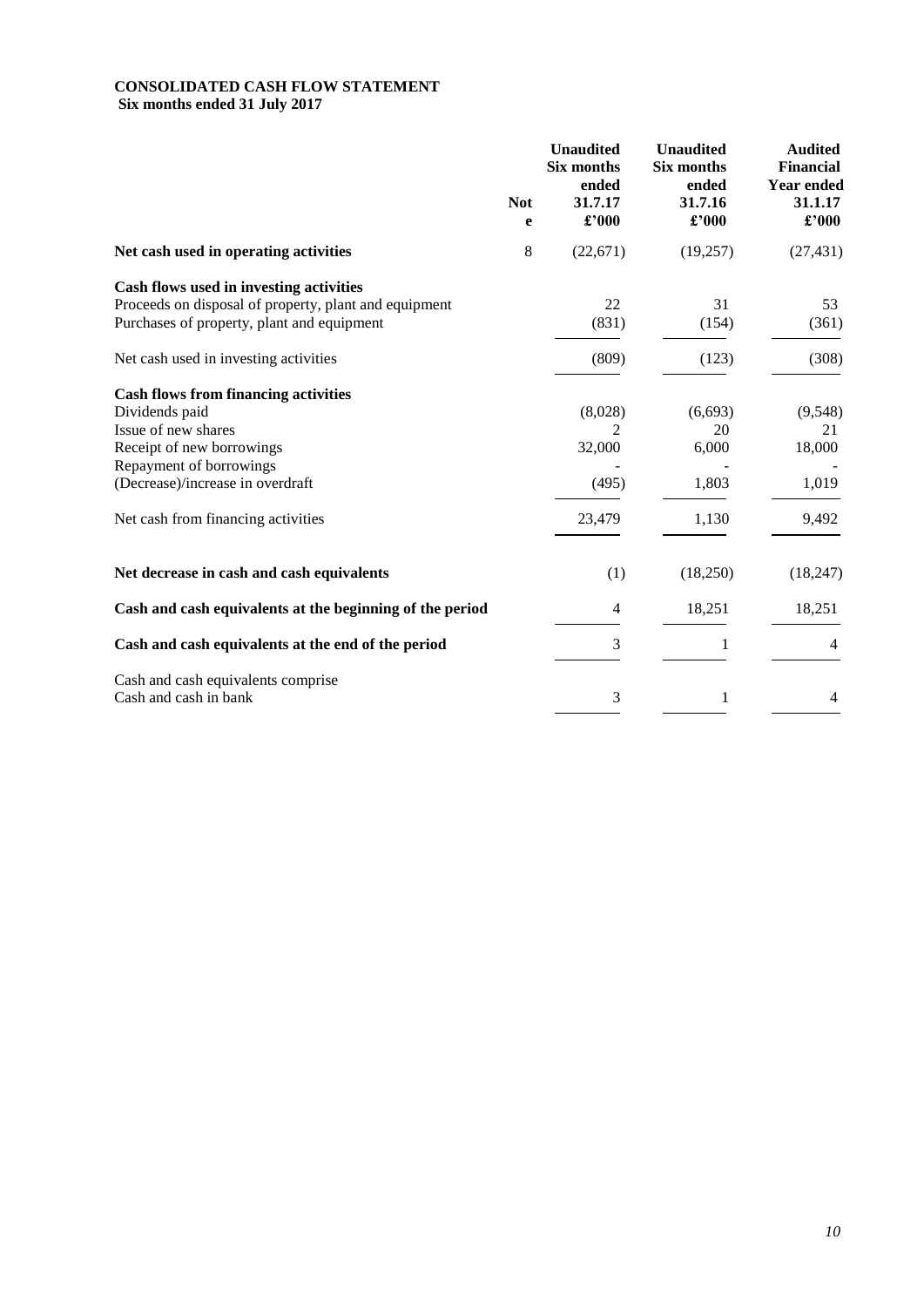#### **NOTES TO THE INTERIM STATEMENTS Six months ended 31 July 2017**

# **1. ACCOUNTING POLICIES**

#### 1.1 General Information

S&U plc is a company incorporated in the United Kingdom under the Companies Act 2006. The address of the registered office is given in note 12 which is also the Group's principal business address. All operations are situated in the United Kingdom.

#### 1.2 Basis of preparation and accounting policies

These financial statements have been prepared using accounting policies consistent with International Financial Reporting Standards (IFRS) and in accordance with IAS 34 'Interim Financial Reporting' as adopted by the European Union.

The same accounting policies, presentation and methods of computation are followed in the financial statements as applied in the Group's latest annual audited financial statements. The consolidated financial statements incorporate the financial statements of the Company and all its subsidiaries for the six months ended 31 July 2017.

After making enquiries, the Directors have a reasonable expectation that the Group has adequate resources to continue in operational existence for the foreseeable future. Accordingly, they continue to adopt the going concern basis in preparing these financial statements.

New and amended standards and interpretations need to be adopted in the first interim financial statements issued after their effective date (or date of early adoption). There were no standards and interpretations which were effective for the first time during the six months ended 31 July 2017 and which would materially affect these interim financial statements. At the date of authorisation of these financial statements the following standards and interpretations which have not been applied in these financial statements were in issue but not yet effective:

IFRS2 - Share-based payment IFRS9 - Financial Instruments IFRS15 - Revenue from contracts with customers IFRS16 - Leases

The directors anticipate that the adoption of these Standards and interpretations in future periods will have no material impact on the financial statements of the Group other than the adoption of IFRS9 which may have a material impact on the financial assets reported by the Group. Preparation work for adoption of IFRS9 is ongoing but it is not yet practical to provide a reasonable estimate of the impact of the effect of IFRS9 which will start to take effect next financial year.

#### **2. ANALYSES OF REVENUE AND PROFIT BEFORE TAXATION**

All revenue is generated in the United Kingdom. Analyses by class of business of revenue and profit before taxation are stated below:

| <b>Class of business</b>                           | Six months<br>ended<br>31.7.17<br>$\pounds$ '000 | <b>Revenue</b><br>Six months<br>ended<br>31.7.16<br>£'000 | <b>Financial</b><br>year ended<br>31.1.17<br>$\pounds$ '000 |
|----------------------------------------------------|--------------------------------------------------|-----------------------------------------------------------|-------------------------------------------------------------|
| Motor finance<br>Other – property bridging finance | 37,470<br>86                                     | 28,283                                                    | 60,521                                                      |
| Revenue                                            | 37,556                                           | 28,283                                                    | 60,521                                                      |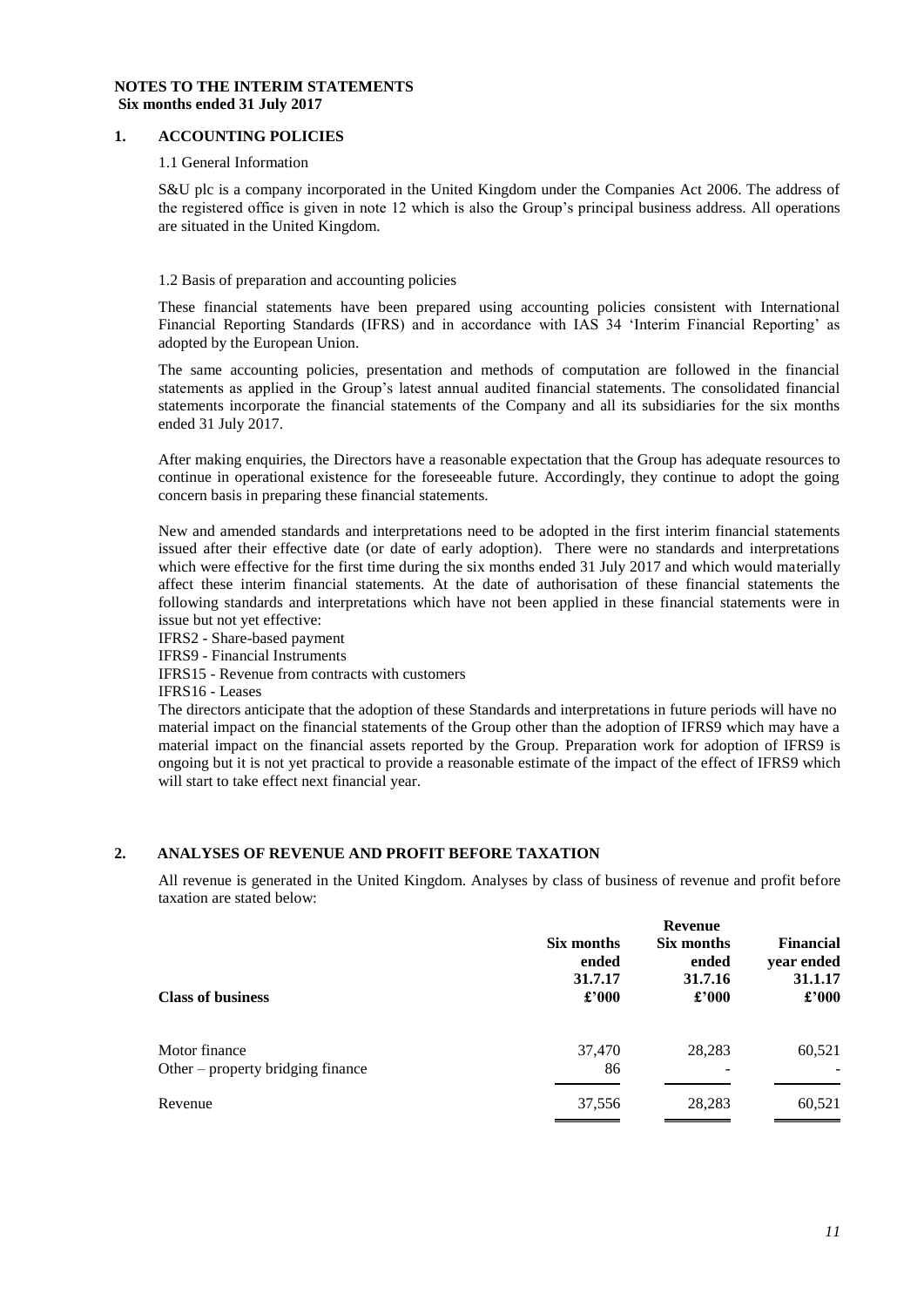#### **NOTES TO THE INTERIM STATEMENTS Six months ended 31 July 2017**

#### **2. ANALYSES OF REVENUE AND PROFIT BEFORE TAXATION (CONTINUED)**

|                                                 | <b>Profit before taxation</b> |            |                  |  |
|-------------------------------------------------|-------------------------------|------------|------------------|--|
| <b>Class of business</b>                        | Six months                    | Six months | <b>Financial</b> |  |
|                                                 | ended                         | ended      | year ended       |  |
|                                                 | 31.7.17                       | 31.7.16    | 31.1.15          |  |
|                                                 | $\pounds$ '000                | £'000      | $\pounds$ '000   |  |
| Motor finance                                   | 14,417                        | 11,852     | 25,186           |  |
| Central costs/income includes property bridging | (142)                         |            | 17               |  |
| Profit before taxation                          | 14,275                        | 11,853     | 25,203           |  |

#### **3. COST OF SALES**

|                               | Six months<br>ended<br>31.7.17<br>$\pounds$ '000 | Six months<br>ended<br>31.7.16<br>$\pounds$ '000 | <b>Financial</b><br>year ended<br>31.1.17<br>$\pounds$ '000 |
|-------------------------------|--------------------------------------------------|--------------------------------------------------|-------------------------------------------------------------|
| Loan loss provisioning charge | 8,591                                            | 4.959                                            | 12,194                                                      |
| Other cost of sales           | 8.635                                            | 6.629                                            | 12,871                                                      |
| Cost of sales                 | 17,226                                           | 11.588                                           | 25,065                                                      |

#### **4. TAXATION**

The tax charge for the period has been calculated by applying the estimated effective tax rate for the year of 19.5% (31 July 2016: 20.25% and 31 January 2017: 20.0%) to the profit before taxation for the six months.

# **5. EARNINGS PER ORDINARY SHARE**

The calculation of earnings per ordinary share is based on profit for the period from continuing operations of £11,492,000 (period ended 31 July 2016: £9,453,000 and year ended 31 January 2017: £20,342,000).

The number of shares used in the basic calculation is the average number of ordinary shares in issue during the period of 11,971,363 (period ended 31 July 2016: 11,939,415 and year ended 31 January 2017: 11,918,610).

For diluted earnings per share the average number of ordinary shares in issue is adjusted to assume conversion of all dilutive potential ordinary shares relating to our share option scheme awards.

#### **6. DIVIDENDS**

A second interim dividend of 28.0p per ordinary share and a final dividend of 39.0p per ordinary share for the financial year ended 31 January 2017 were paid during the six month period to 31 July 2017 (total of 67.0p per ordinary share). This compares to a second interim dividend of 23.0p per ordinary share and a final dividend of 33.0p per ordinary share for the financial year ended 31 January 2016 which were paid during the 6 months period to 31 July 2016 (total of 56.0p per ordinary share). During the twelve months to 31 January 2017 total dividends of 80.0p per ordinary share were paid. These distributions are shown in the consolidated statement of changes in equity in this interim financial information.

The directors have also declared a first interim dividend of 28.0p per share (2016: 24.0p per share). The first interim dividend, which amounts to approximately £3,360,000 (2016: £2,870,000), will be paid on 10 November 2017 to shareholders on the register at 20 October 2017. The shares will be quoted ex dividend on 19 October 2017. The interim financial information does not include this proposed dividend as it was declared after the balance sheet date.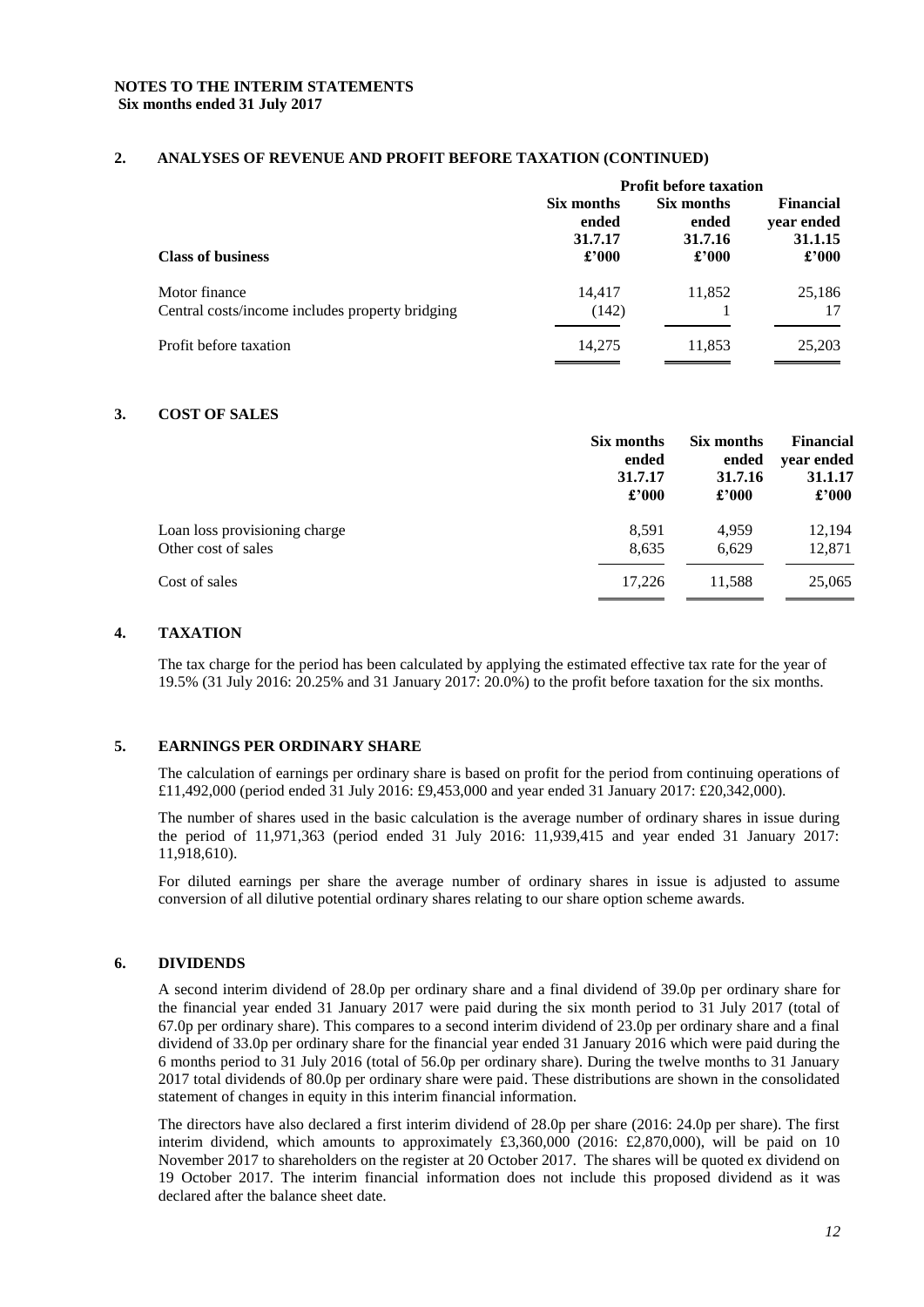#### **NOTES TO THE INTERIM STATEMENTS Six months ended 31 July 2017**

# **7. ANALYSIS OF AMOUNTS RECEIVABLE FROM CUSTOMERS**

All operations are situated in the United Kingdom.

|                                                         | <b>Amounts Receivable</b> |                     |                                |  |
|---------------------------------------------------------|---------------------------|---------------------|--------------------------------|--|
|                                                         | Six months<br>ended       | Six months<br>ended | <b>Financial</b><br>year ended |  |
|                                                         | 31.7.17                   | 31.7.16             | 31.1.17                        |  |
| <b>Motor Finance</b>                                    | £'000                     | $\pounds 000$       | $\pounds 000$                  |  |
| Amounts receivable from customers (capital)             | 263,367                   | 200,501             | 224,283                        |  |
| Less: Loan loss provision for motor finance             | (36, 560)                 | (26, 586)           | (30, 754)                      |  |
| Motor Finance net amounts receivable from customers     | 226,807                   | 173,915             | 193,529                        |  |
| Property Bridging net amounts receivable from customers | 1,798                     |                     |                                |  |
| Total net amounts receivable from customers             | 228,605                   | 173,915             | 193,529                        |  |
|                                                         |                           |                     |                                |  |
| Analysed as:- due within one year                       | 66,714                    | 51,218              | 57,156                         |  |
| - due in more than one year                             | 161,891                   | 122,697             | 136,373                        |  |
| Amounts receivable from customers (net)                 | 228,605                   | 173,915             | 193,529                        |  |

# **8. RECONCILIATION OF PROFIT BEFORE TAX TO CASH FLOW USED IN OPERATING ACTIVITIES**

|                                                     | <b>Six</b><br>months<br>ended<br>31.7.17<br>£2000 | <b>Six</b><br>months<br>ended<br>31.7.16<br>£'000 | <b>Financial</b><br>year ended<br>31.1.17<br>$\pounds$ '000 |
|-----------------------------------------------------|---------------------------------------------------|---------------------------------------------------|-------------------------------------------------------------|
| <b>Operating Profit</b>                             | 15,427                                            | 12,579                                            | 26,871                                                      |
| Finance costs paid                                  | (1,152)                                           | (760)                                             | (1,703)                                                     |
| Finance income received                             |                                                   | 34                                                | 35                                                          |
| Tax paid                                            | (2,513)                                           | (2, 449)                                          | (4,804)                                                     |
| Depreciation on plant, property and equipment       | 133                                               | 119                                               | 253                                                         |
| Loss on disposal on plant, property and equipment   |                                                   | 3                                                 | 14                                                          |
| Increase in amounts receivable from customers       | (35,076)                                          | (28, 774)                                         | (48, 388)                                                   |
| Increase in trade and other receivables             | (120)                                             | (112)                                             | (23)                                                        |
| Increase in trade and other payables                | 327                                               | 534                                               | 377                                                         |
| Increase/(decrease) in accruals and deferred income | 144                                               | (635)                                             | (454)                                                       |
| Increase in cost of future share based payments     | 159                                               | 204                                               | 409                                                         |
| Decrease in retirement benefit obligations          |                                                   |                                                   | (18)                                                        |
| Cash flow used in operating activities              | (22, 671)                                         | (19,257)                                          | (27, 431)                                                   |

# **9. BORROWINGS**

Movements in our loans and overdrafts for the respective periods are shown in the consolidated cash flow statement. As expected, cash used in operating activities was higher in the six months to 31 July 2017 than in the same period last year reflecting a 21% increase in motor finance advances in the first 6 months of this year. The period end borrowings were £80.7m and committed borrowing facilities were £95m at 31 July 2017 and the Group has since increased its committed borrowing facilities after the period end to £115m plus the existing £5m in overdraft facilities.